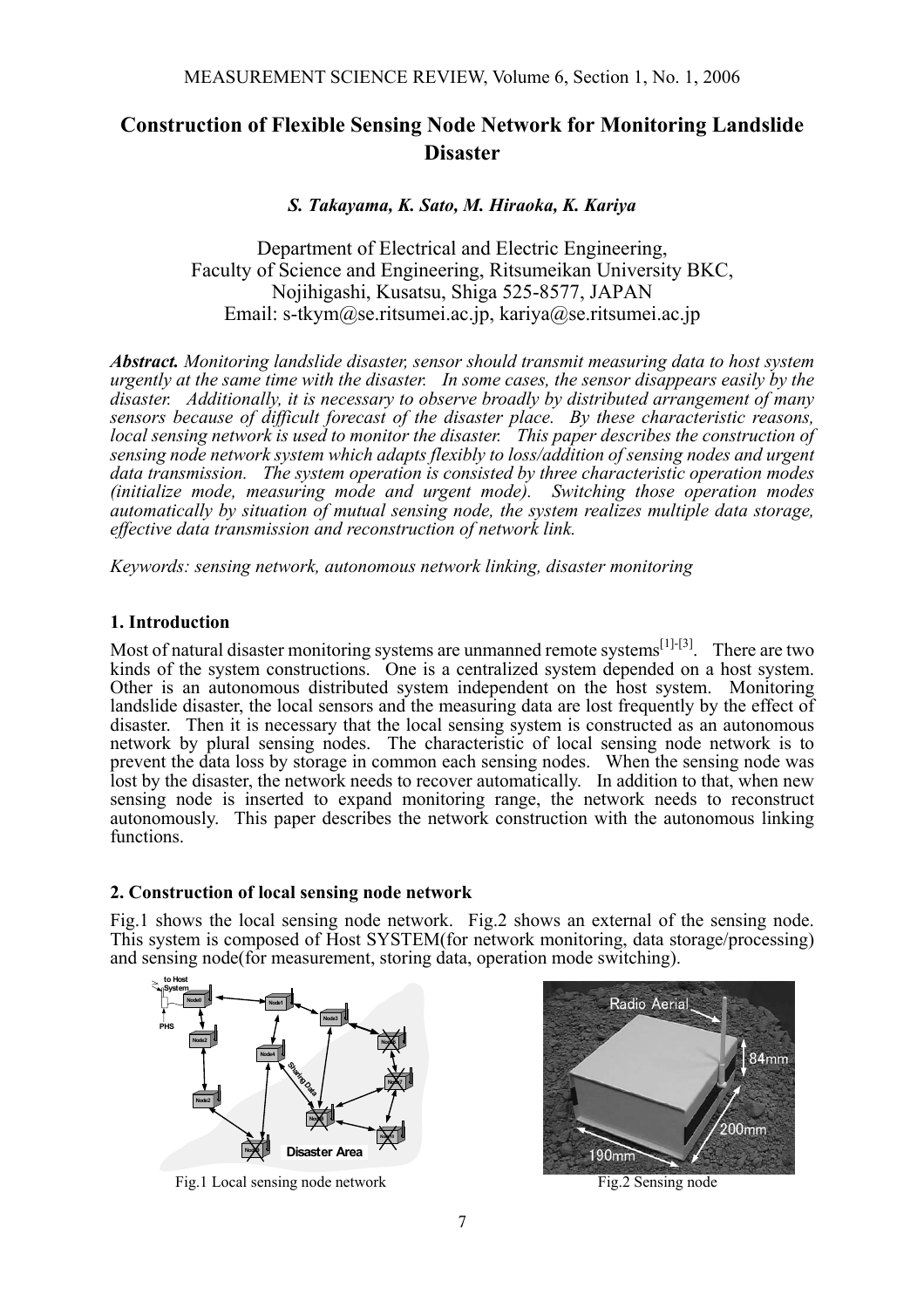For disaster prevention, plural sensing nodes equipped with sensor, wireless machine, and control device are distributed at the disaster danger area. The sensing nodes form the network (tree type) autonomously with a wireless communication device, and communicate various kinks of messages each other. Neighbor nodes communicate directly. And also the node operates as a relay terminal between two nodes far away. Transmitted information is operates as a relay terminal between two nodes far away. measurement data with the sensor, an existence confirmation of another node, and the decisions of the switch of the mode etc. An equal role is played regardless of the number excluding Node0 though a peculiar node number to each node is put beforehand. Host system doesn't participate directly in the network. Node0 is an only special node, and it communicates directly with host system, and the sensor for disaster prevention is not installed. The method of the network of Node0 participating is not different from a usual node. A wireless terminal that communicates with the outside is installed in Node0 besides the wireless machine for the communication between nodes. In a word, node0 is a node that doesn't measure data and concentrates on the communication with host system.

## **3. Operation modes of sensing node**

Sensing nodes automatically switch over three kinds of operation modes by situation of network and measurement object..

#### **Initialize mode**

Because the sensing nodes are dispersed on the ground, the sensing nodes should establish the information transmission route to share measurement data. It aims forming a network of the sensing nodes that is initial state in the initialize mode autonomous mainly, and the communication number that means the order of each node's transmitting own measurement data to all nodes is assigned. The initialize mode to restructure the network formation when a part of sensing node disappears and when network shifts to the urgent mode, plays a center role of the control program. Fig.3 shows the method of constructing the network operation in initialize mode.



Fig.3 Operation in initialize mode

The manager transmits the initialization demand code from host system to Node0 with PHS [Fig.3 - (1)]. At this time, the communication number of Node0 automatically decides 1, and Node0 is located with the top upper node in the local sensor network. Node2 and Node3 that exists in the communication distance of Node0 returns Node0 the response code that means the answer to the start code. The response code is transmitted (One's Node Number \* 0.5 [sec]) after the start code is received to move the transmitted timing each other. At this time, Node2 and Node3 that replies to the start code of Node0 are located with Lower Node of Node0. On the contrary Node0 is located with Upper Node of Node2 and Node3. Node0 that became a upper node assign the communication number of 1 - 1 to Node2 that has replied the response code earliest [Fig.3 - (3)]. Node2 that assigned the communication number transmits the start code in own communication distance, assigns communication number 1-1-1 to Node1 that has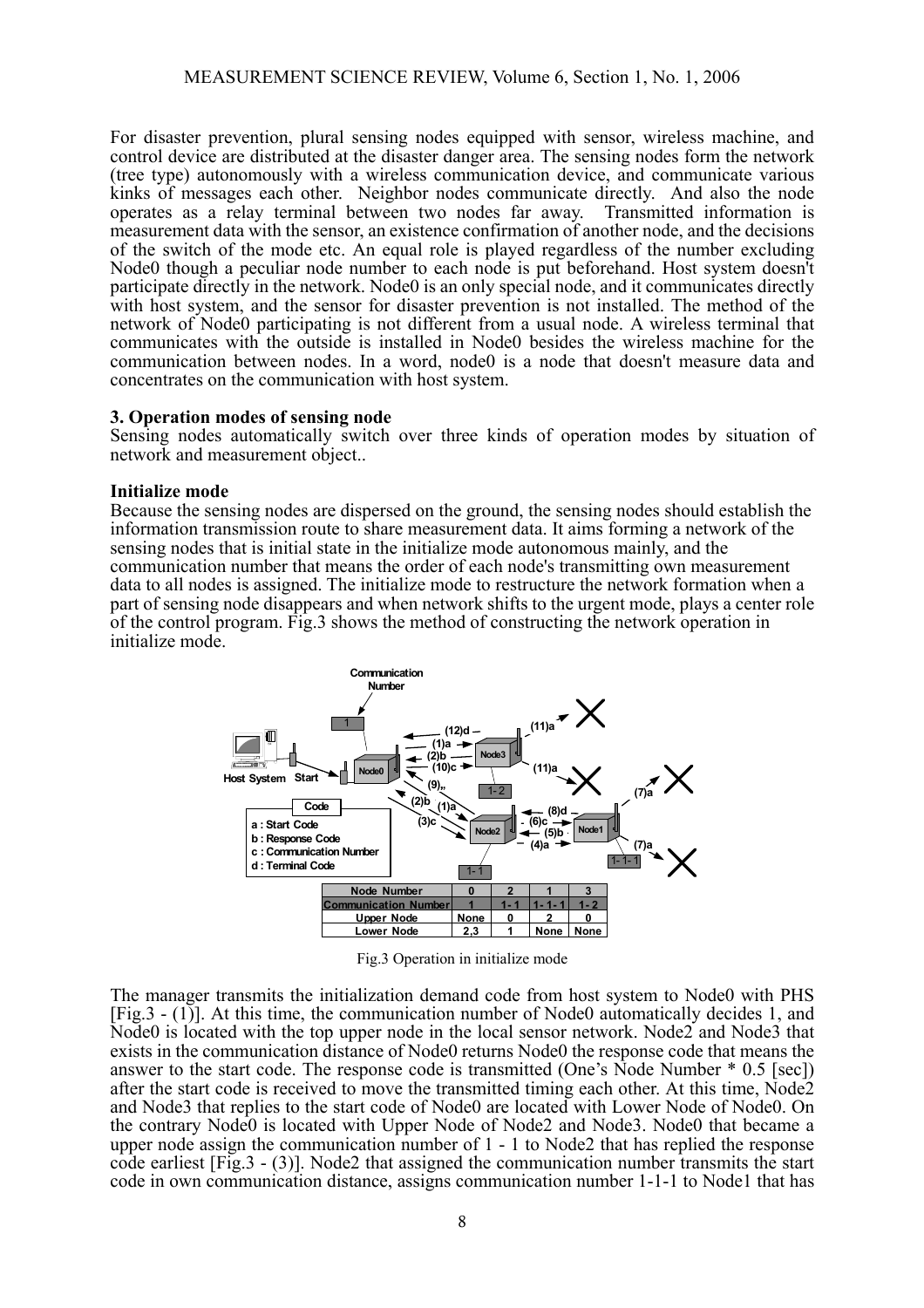replied to it  $[Fig.3 - (4)(5)(6)]$ . Because the lower node doesn't exist in the communication distance of Node1 [Fig.3 -  $(7)$ ], the terminal code that means the terminal is returned to upper node (Node2). Node2 returns the terminal code to upper node Node0 further because it is not so though assigns the communication number like  $(1\text{-}1\text{-}2, 1\text{-}1\text{-}3...)$  if the lower nodes other than Node1 exist. At last, Node0 assign the communication number of 1-2 to Node3 at this time. And, the communication number is assigned to all nodes repeating similar. The initialize mode ends by this.

#### **Measuring mode**

If the initialize mode ends, and the information transmission route are established, the network shifts to the measuring mode. It is a purpose to measure the data, share the measurement data of each node in the measurement mode, and to observe the sign of the disaster generation. The data transmission is done by using the communication number assigned in the initialize mode. Fig.4 shows the network operation in measuring mode.



Fig.4 Operation in measuring mode

In the measuring mode, the node that exists in the turn that transmits own measurement data is called a measurement node. The case that Node2 becomes a measurement node is indicated in Fig.4. The measurement node transmits the measurement data to the node that the communication number is the smallest in the lower node in the beginning. in this case, Node1 corresponds to it [Fig.4 - (1)]. Next, because the lower node of Node1 doesn't exist, Node1 returns Node2 the terminal code. And, Node2 transmits the measurement data to Node4 that is the following lower node, and Node4 also returns the terminal code. If the transmission to the lower node ends, the measurement data is transmitted to Node3 that is upper node. If the lower nodes other than Node2 exist, Node3 transmits the measurement data. Next, if an upper node exists, the measurement data is transmitted. Repeating the above, finally, the last terminal code is returned to the measurement node (Node2).

The method of knowing timing to which Node1 transmits the measurement data is necessary though it is Node1 becoming the measurement node next to Node2. The measurement node that received the last terminal code transmits the next code to the following measurement node and it corresponds. Node2 only has to transmit the next code to Node3 in the case with Fig.4, and when Node1 transmits the next code to Node4, Node1 requests transmission to Node2 because both nodes are not in the relation that can be communicated directly. Additionally, Node4 first requests transmission to Node2 for the turn of Node4 to end, and to transmit the next code to Node5 that is the following measurement node, and Node2 requests transmission to Node3. And Node3 transmits the next code to Node5 at the end. As mentioned above, the measurement data is transmitted in the measurement mode along the communication number to which three codes are assigned in the initialize mode.

A new addition of the node recognizes that oneself is a new node autonomous by a new node, and informs that to the node with in the local sensor network. The node to which it was informed demands the initialization for the

new node addition from the entire network, and, as a result, the new node addition is completed. Fig.5 shows the network operation of new node addition. In Fig.5, the measurement data of Node1 is passed on to Node6 [Fig.5 - (1)] and Node6 transmits to Node3. At that time, new node Node7 set up in the communication distance of Node6 will receive the data that Node6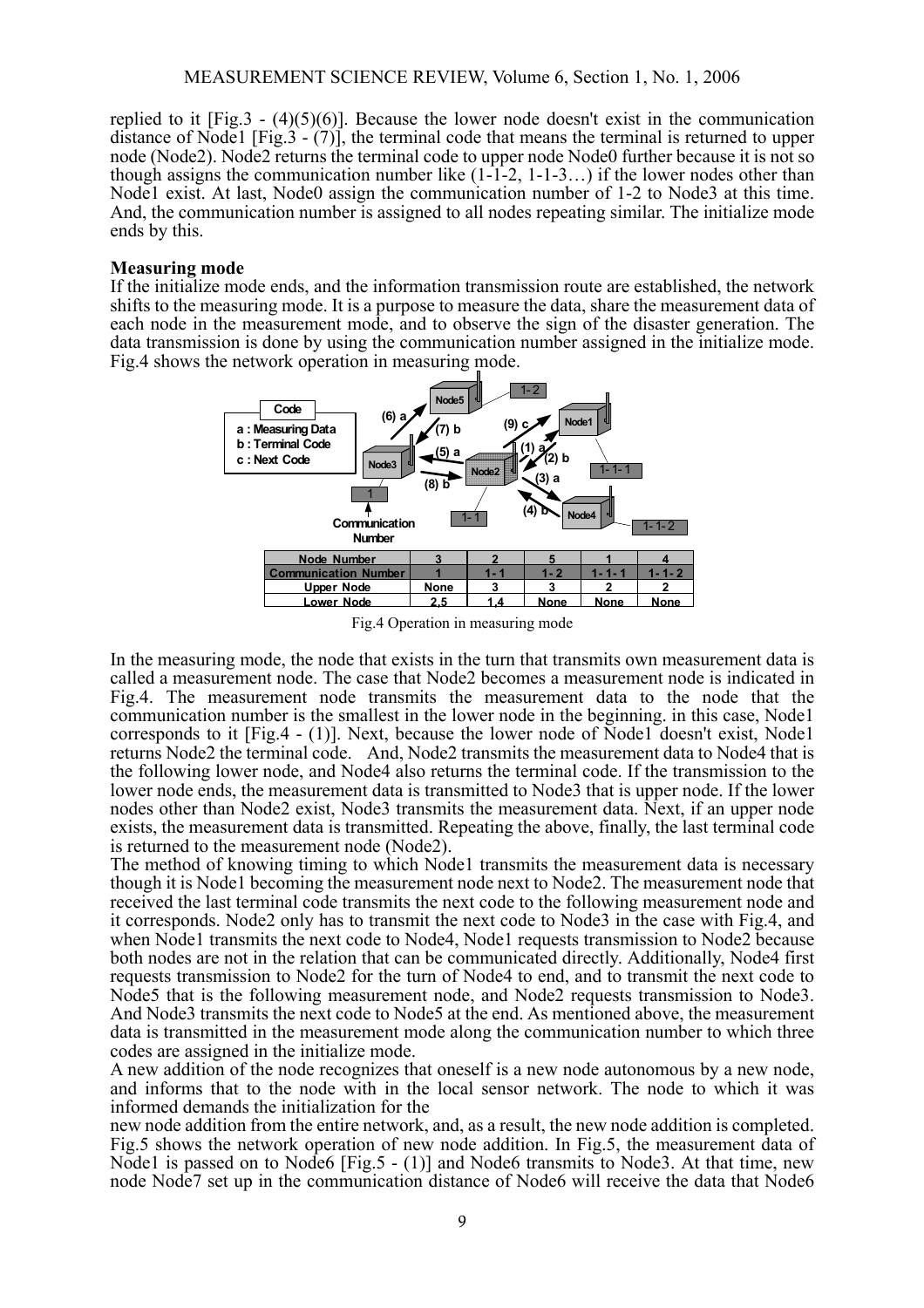

Fig.5 Operation at new node addition

transmitted. Node7 is initial state. And, it can be recognized that it is a new node by receiving the codes other than the start code. And, the entry code that means a new addition is transmitted to Node6 at once. Node6 informs all nodes of a new addition along the procedure for transmitting the measurement data when own turn has turned. After that, Node6 becomes top upper node, the network initializes, and Node<sub>7</sub> is added to the network.

## **Urgent mode**

In the measuring mode, it is a purpose to observe the sign of the disaster generation regularly**.** In the measuring mode, this local sensor network shifts to urgent mode when a certain sensing node judges the emergency based on own measurement data. Fig.6 shows the procedure of the shift to urgent mode. In urgent mode, the role of each node is different because of the arrangement place. The node that is urgent is called urgent node, and the node that connects an urgent node and Node0 is called a relay node. In addition, it becomes a preservation node, the node that exists in the communication distance of urgent node excluding the relay node receives and preserves the measurement of own data and the measurement data sent from urgent node. Other nodes become the measurement nodes, and concentrate on the measurement of own data.



Fig.6 Operation in urgent mode

Urgent node becomes top upper node, and network is initialized. As a result the network is a shift from the measuring mode to urgent mode when initialized. When each node transmits the start code, and it looks for the lower node, Node0 can be found. The node that became upper node of Node0 becomes a relay node. And, all nodes that connect urgent node with Node0 become relay nodes. Urgent node transmits the measurement data to Node0 via the relay node.



Fig.7 Initialization for network recovery